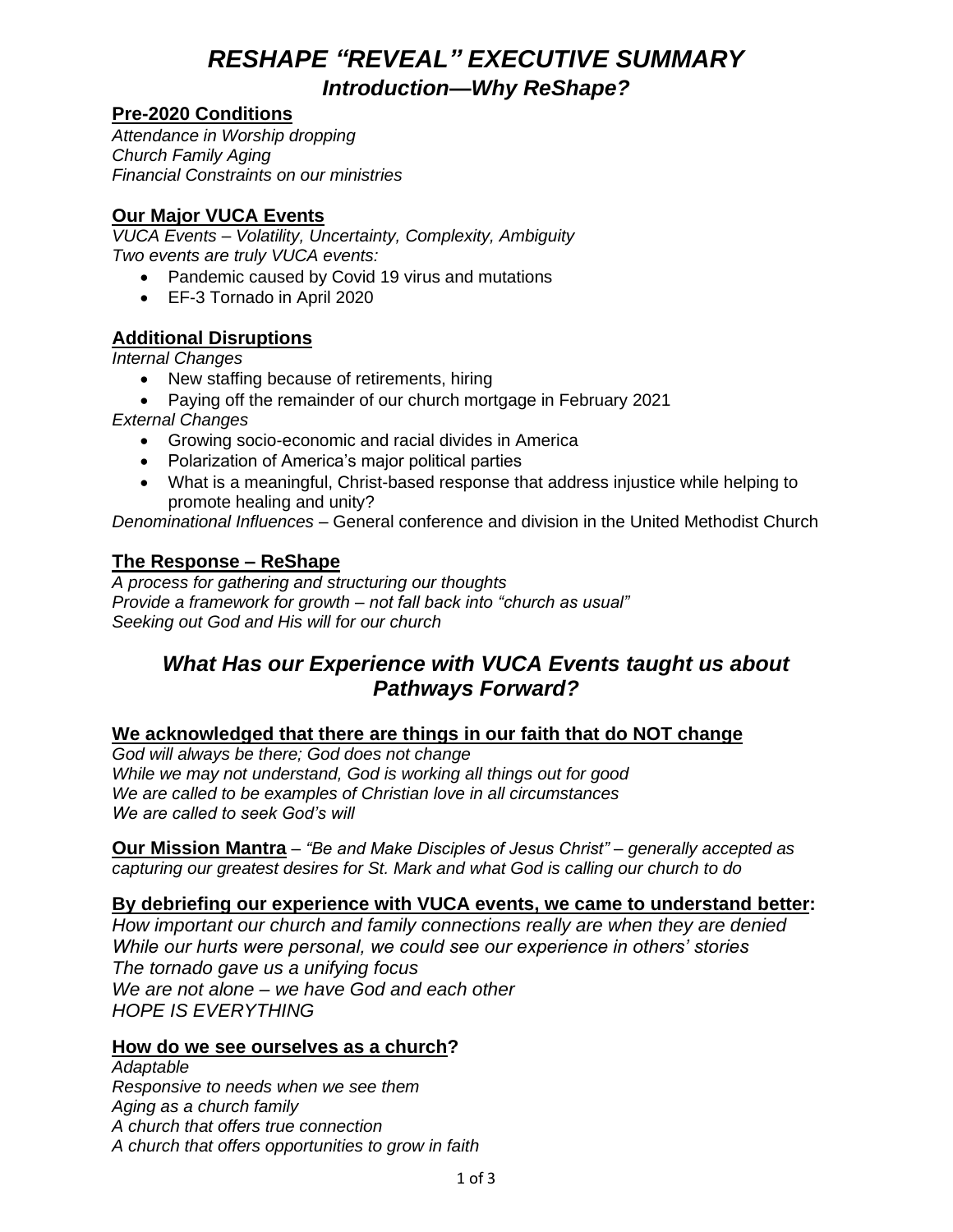#### **What are we good at today that we want to continue?**

*Social opportunities for older people (Elderberries) Sunday School for all ages Ministry opportunities based on interest and needs Music that is inspiring We believe we are welcoming to those who come through the doors Our outreach ministries do show other people God's love There is a place for two styles of live worship Providing opportunities for Spiritual Development*

#### **What could we do more of and/or be better at?**

*Caring for each other Caring in the community Spiritual Growth opportunities Inviting people and promoting church in the community" More effective communication Livestreaming worship – quality of the product and opportunities to use it Contemporary worship*

# *The Main Message -- We Are Looking For Connection*

*With our God – Worship, Disciple Development, Bible Study With Each other – Disciple Care, Small Groups based on interest With our community – Outreach Intergenerational Opportunities*

### *Possible ReShape Pathways for St. Mark* **(See one-page summary of pathways and table of responsibilities)**

#### *Areas where we have agreement – a pathway exists*

*Connecting with God through Reimagined Worship*

- Worship Fundamentals
- Music Ministry
- Developing Excellent Hybrid (In-person and On-line) worship *Connecting with God through Spiritual Growth Connecting with Each Other*
	- Communication
	- Disciple Care

• Continued emphasis on providing fellowship opportunities for all disciples/groups *Connecting with the Community*

- Communication as Evangelism
- Mission Engagement showing our love in the community

*Anticipating / Facilitating Growth*

- Children/Youth/Young Adults
- Sunday School/Small Groups
- Leadership Development and Succession Planning
- Education and Preparation for General Conference

(cont.)